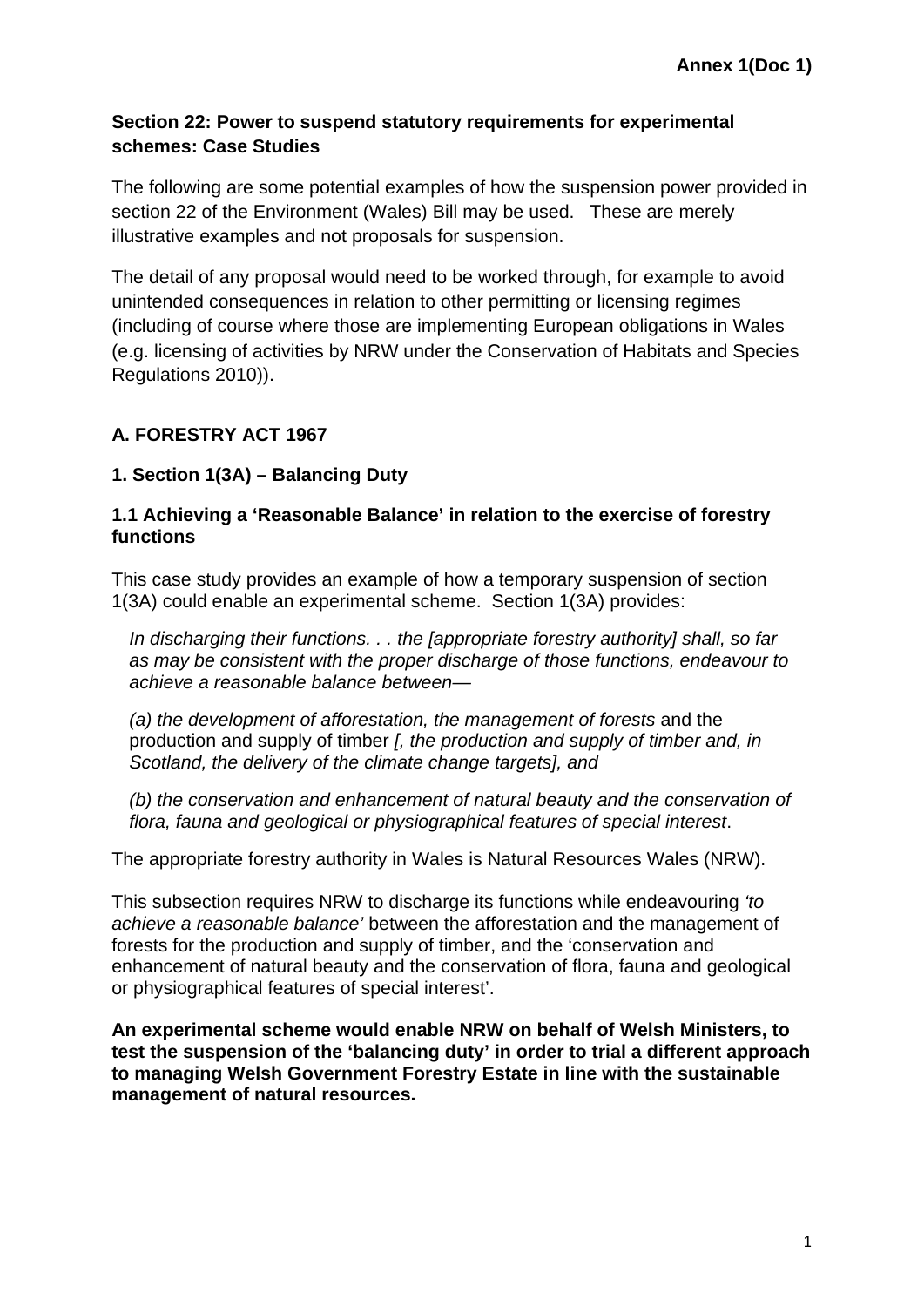# **1.2 Reasons:**

While the balancing duty suggests that a trade-off is required between economic and conservation considerations in relation to the Welsh Government Woodland Estate, it does not recognise the value of ecosystem services. Therefore the duty may act as a blockage to NRW fully undertaking its role in relation to the sustainable management of natural resources and in applying the principles in the exercise of their functions.

## **1.3 Scheme:**

An experimental scheme could involve, for example, temporarily suspending the section 1(3A) to enable NRW to continue its ongoing work on recreation, education and community engagement on the forestry estate, which would aim to maximise the multiple benefits of the woodland estate for society, the economy and the environment. A scheme of this kind would inform how NRW's forestry functions could be best extended to reduce the risk of challenge that may come with the balancing duty as currently worded.

In addition, the balancing duty may not enable targeted action in relation to carbon storage.

For example in relation to Scotland, this part of the Forestry Act enables afforestation to 'deliver climate change targets'. There is no equivalent provision for England or Wales. This may be an important tool in relation to the new targets provided in Part 2 of the Bill.

## **1.4 Potential conflicts with NRW's new purpose:**

Considering multiple benefits provided by ecosystems;

Take account of the benefits and intrinsic value of natural resources and ecosystems;

Take account of the short, medium and long-term consequences of actions.

## **2. Section 9(1) – Felling Licences**

This case study provides an example of how a temporary suspension of section 9(1) may assist an experimental scheme. Section 9(1) states:

*A felling licence granted by the [appropriate forestry authority] shall be required for the felling of growing trees, except in a case where by or under the following provisions of this Part of this Act this subsection is expressed not to apply.*

The appropriate forestry authority in Wales is NRW.

## **2.1 The current situation**

NRW uses the UK Forestry Standard as the basis against which forestry proposals, including felling licences are approved. Felling licences are issued for both felling and thinning of trees. For the former, NRW are able to apply restocking conditions which ensure that woodland cover is maintained. These conditions are prescribed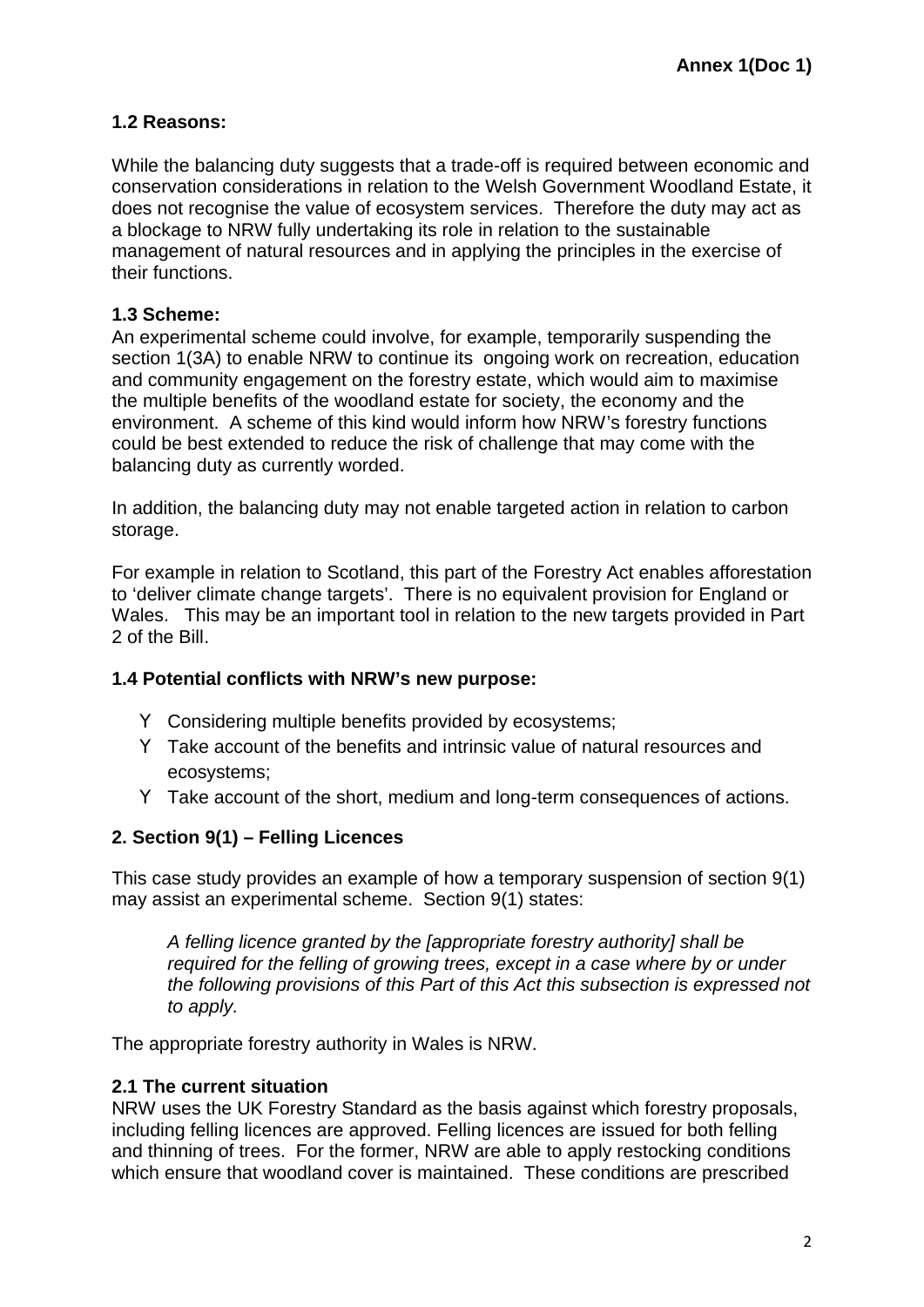within the Act. Under the legislation NRW has powers to enforce restocking conditions where the licence is not complied with.

The UK Forestry Standard sets out the UK Government's approach to sustainable forestry and delivers a balance between the interests of forestry as a commercial business on one hand, and safeguarding environmental and other public benefits on the other hand.

Many woodlands in Wales are certified under the UK Woodland Assurance Standard (UKWAS). UKWAS exists to provide a practical basis for certification schemes to operate in the UK. The UKWAS standard is essentially an audit protocol or checklist, and it is endorsed by both the major international certification schemes, FSC and PEFC.

The UKWAS check-list is derived from two principal sources: the requirements of the UKFS, (which are necessary for forestry proposals to be approved in any case), and the requirements of the international certification schemes.

### **2.2 The Suspension Power**

The suspension power could be used to explore how an 'earned recognition' exemption from some felling licences as required by Forestry Act 1967 might be desirable.

#### **2.3 Potential Schemes**

#### Thinning licences

Certified woodlands in Wales must meet UKFS, so an assessment of proposals by NRW and the need for it to issue a felling licence for thinning operations may be an additional burden in some situations where woodlands are certified and therefore being managed to UKFS standards.

An experimental power would enable NRW on behalf of the Welsh Ministers, to test an exemption for thinning in certified woodlands, with a records management system to monitor activity.

#### Clear Felling licence conditions

All certified woodlands must have management planning documentation which meets the requirements set out in UKWAS, and therefore the principles of FSC and/or PEFC. These will specify how the woodland management across the whole woodland meets the standards of sustainable forest management and therefore requires the woodland to be restocked or regenerated in accordance with those principles. One restriction of felling licences is that restocking conditions are set at a "licence by licence" scale, and therefore apply UKFS at that scale rather than at the forest scale. Also there are burdens on both NRW and owners in relation to time taken to ensure that the owner agrees with the conditions.

**Under an experimental power, NRW would be able to test on behalf of Welsh Ministers, allowing conditions for felling licences in certified woodlands to be adapted to simply state 'restocking as per the FCS/PEFC approved management planning documentation'. NRW would still issue the licence, due to the checks required in UKFS such as acidification implications but could**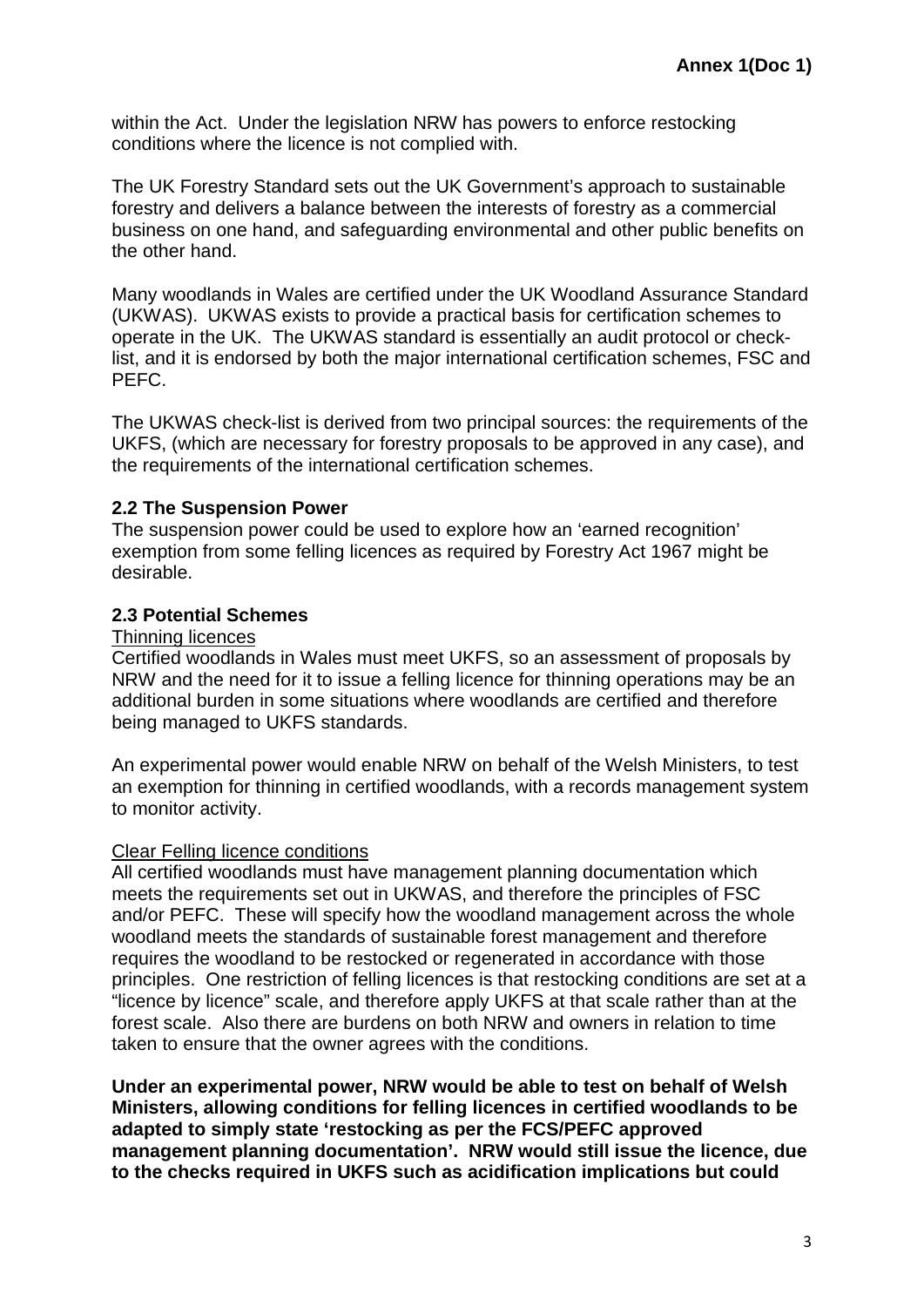**take a light touch to restocking proposals. The requirement for the owner to agree the proposals could be removed, as he/she would be a party to the approved management plan.**

### **2.4 Delivering sustainable management of natural resources**

Lifting regulatory burdens on persons managing forestry sustainably in accordance with UKFS and UKWAS; Promoting sustainable forest management by incentivising compliance with UKFS and UKWAS certification; Improving regulating services provided by ecosystems; Improving supporting services provided by ecosystems; Improving provisioning and cultural services provided by ecosystems

# **B. LAND DRAINAGE ACT 1991**

### **3. Section 23 – Consent Requirements**

This case study provides an example of how a temporary suspension of section 23(1) may assist an experimental scheme. Section 23(1) states:

*No person shall—*

*(a) erect any mill dam, weir or other like obstruction to the flow of any ordinary watercourse or raise or otherwise alter any such obstruction; or*

*(b) erect a culvert in an ordinary watercourse, or*

*(c) alter a culvert in a manner that would be likely to affect the flow of an ordinary watercourse,*

*without the consent in writing of the drainage board concerned.*

## **3.1 Operation of section 23**

Each consent is assessed on the impact the obstruction may have on the watercourse and the impact further down the watercourse, where there are a number of obstructions e.g. grip blocks, as each obstruction may be in different part of the watercourse, the impact of the one obstruction at one point in a watercourse may be very different to the impact of another obstruction at another point in the watercourse.

Under the LDA, a contravention of the requirement for consent is classed as a nuisance. Section 24(1) states:

*If any obstruction is erected or raised or otherwise altered, or any culvert is erected or altered, in contravention of section 23 above, it shall constitute a nuisance in respect of which the drainage board concerned may serve upon such person as is specified in subsection (2) below a notice requiring him to abate the nuisance within a period to be specified in the notice*."

An IDB (where the land is within an internal drainage district) or local authority where it is not in an IDD may issue a notice to a person to stop the nuisance within